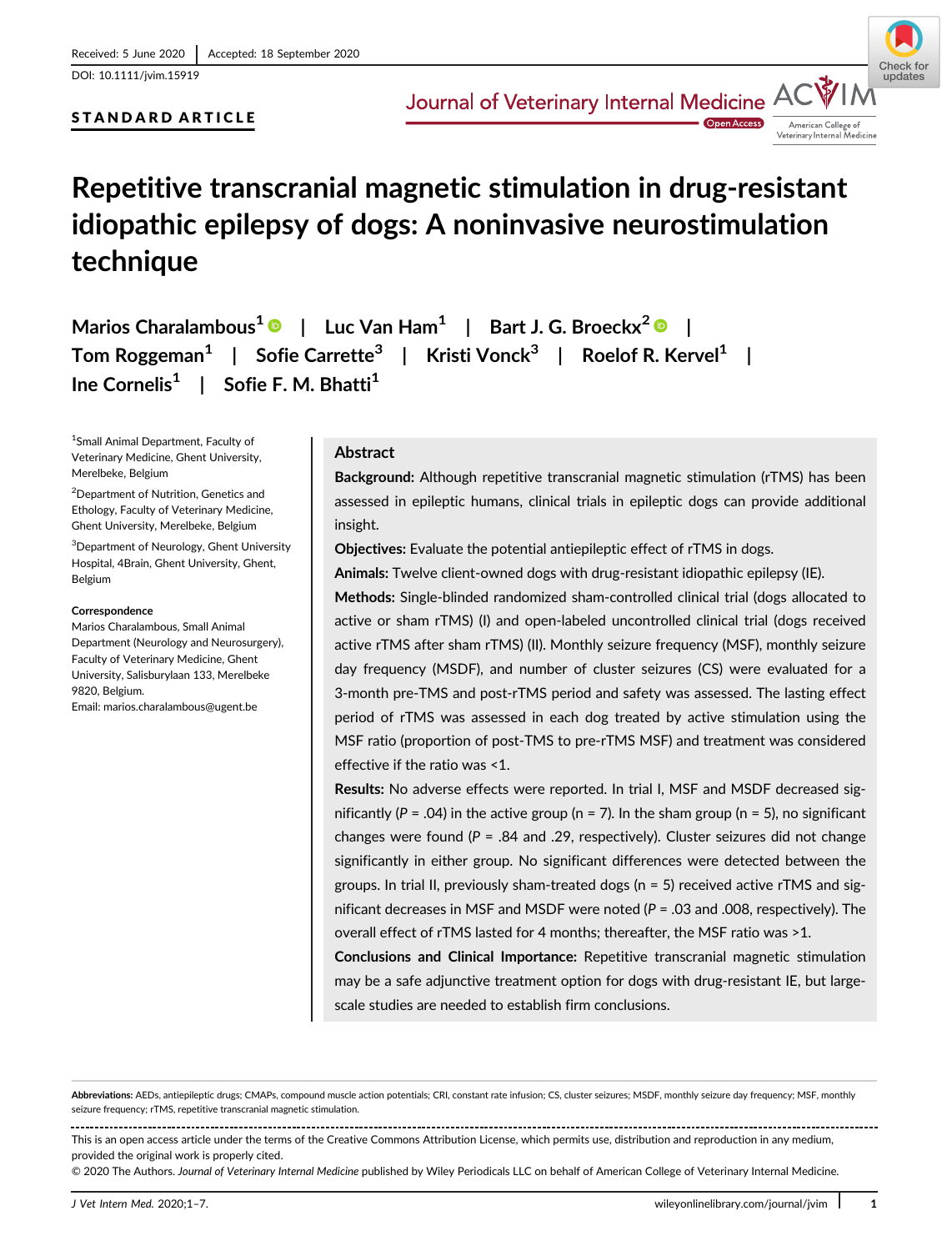#### KEYWORDS

dog, epileptic seizures, management, nonpharmacological, refractory

## 1 | INTRODUCTION

Idiopathic epilepsy (IE) is a common neurological disorder, with an estimated prevalence of 0.5% to 0.82% in the general canine population, and up to 33% in certain families of genetically predisposed breeds. $1-7$  Drug resistance occurs in up to 30% of the dogs with IE leading to a grave prognosis and eventually euthanasia because of limited nonpharmacological treatment options.<sup>8</sup> Repetitive transcranial magnetic stimulation (rTMS) has received attention the recent years as a treatment method that can have neuromodulatory effects on the brain that last longer than the duration of the neurostimulation.<sup>9</sup> Although the specific antiepileptic mechanism of action still remains unclear,<sup>10</sup> it might be related to the disruption of networks related to cortical hyperexcitability.<sup>11,12</sup> Clinical trials of low-frequency rTMS in drug-resistant epilepsy in humans however had conflicting outcomes with regard to the decrease in seizure frequency.<sup>13-15</sup> Because dogs with spontaneous epilepsy are similar in etiology, clinical manifestation, treatment response, and drug resistance to epileptic humans, $16-19$  a preliminary veterinary study was conducted to (a) investigate this new, noninvasive, and nonpharmacological treatment option for dogs with drug-resistant IE and (b) provide preliminary information for future large-scale clinical trials in dogs that could establish firm conclusions regarding its effect in IE of dogs and a potential use as a translational model for epileptic humans.

## 2 | MATERIAL AND METHODS

Dogs with drug-resistant IE without age, breed, or sex limitations were considered for enrollment in the study. The classification, definition, and diagnosis of IE were based on the recommendations of the International Veterinary Epilepsy Task Force (IVETF) consensus reports.20,21 Drug-resistant IE, in particular, was defined as epilepsy with <50% decrease in monthly seizure frequency (MSF) compared to baseline after treatment with at least 2 antiepileptic drugs (AEDs) despite optimal dose, serum drug concentrations, or both.<sup>20,21</sup>

The study consisted of 2 trials: (I) a single-blinded randomized sham-controlled clinical trial and (II) an open-labeled uncontrolled clinical trial. Each trial consisted of 3 phases: (a) the baseline epileptic seizure frequency phase (ie, a 3-month pretreatment follow-up period of epileptic seizures to determine baseline seizure frequency and number of cluster seizures [CS], defined as ≥2 epileptic seizures over a period of 24 hours<sup>22</sup>); (b) the treatment period (ie, daily treatment using active or sham [inactive] rTMS for 5 consecutive days); and, (c) the evaluation period (ie, a minimum 3-month posttreatment follow-up period of epileptic seizure frequency and adverse events related to treatment). After the initial evaluation period of 3 months, dogs treated using active rTMS were followed as long as possible until study termination. During phases (a) and (c), owners recorded epileptic seizure events in a diary.

The study was approved by the university's ethical committee (EC 2016/30). Owner consent forms were provided and signed by the owners. The overall timespan of recruitment was 12 months.

## $2.1$  | Trial I

At the end of phase (a), dogs were randomly assigned to the active or sham rTMS group by using sealed envelopes. Equal numbers of entries indicating either active or sham rTMS were created and placed in envelopes. The envelopes were sealed, mixed, and randomly numbered. They were opened for each included dog following a numerical sequence starting from envelope number 1. The investigators did not know the randomization order. Owners were blinded to the chosen treatment (ie, owners were not informed about which treatment their dog would receive). The dogs were hospitalized for 5 days or on consecutive afternoons and all received sedation and IV catheters while the procedure was initiated and after the owners had left the hospital. Blood samples for CBC and serum biochemistry as well as AED serum concentration assessment were collected from all dogs at that time.

During phase (b), the dogs received rTMS (active or sham) for 1 hour daily for 5 consecutive days. Overall, stimulation parameters and study environment were exactly the same in both groups, the only difference being that the sham group received inactive stimulation by placing the operating (round) coil perpendicular to the skull and with a distance of 20 cm above the head in order to circumvent brain stimulation. Dogs in both groups were sedated using dexmedetomidine 1 μg/kg (Dexdomitor; Orion pharma, Finland) and butorphanol 0.1 mg/kg (Dolorex; Intervet, Belgium) IV after catheter placement, and were kept under sedation during treatment using a dexmedetomidine constant rate infusion (CRI) of 1 to 3 μg/kg/h. The length of sedation was the same in both groups. Lactated Ringer's solution 5 mL kg/h (Vetivex VB11A; Dechra, UK) was administered with the dexmedetomidine CRI during treatment, and butorphanol 0.1 mg/kg was repeated 1 hour after initiation of sedation. Oxygen at 2 L/min was provided to all dogs using an anesthetic mask. Cotton earplugs were placed in the dogs' ears to avoid noise disturbances from the rTMS machine during operation. The dogs were stabilized in ventral recumbency on the examination table using tape to avoid minor movements. In dogs receiving active rTMS treatment, the round coil (outside diameter of 15 cm) was applied in parallel and in contact with the dog's skull with its center located at the vertex (active rTMS; Figure 1). Overheating of the coil was managed using cold packs and fans. The stimulation parameters were 18 trains of 90 pulses per train at a frequency of 1 Hz (ie, 1 pulse per second) and an intertrain interval of 120 seconds. Coil output was individually determined in each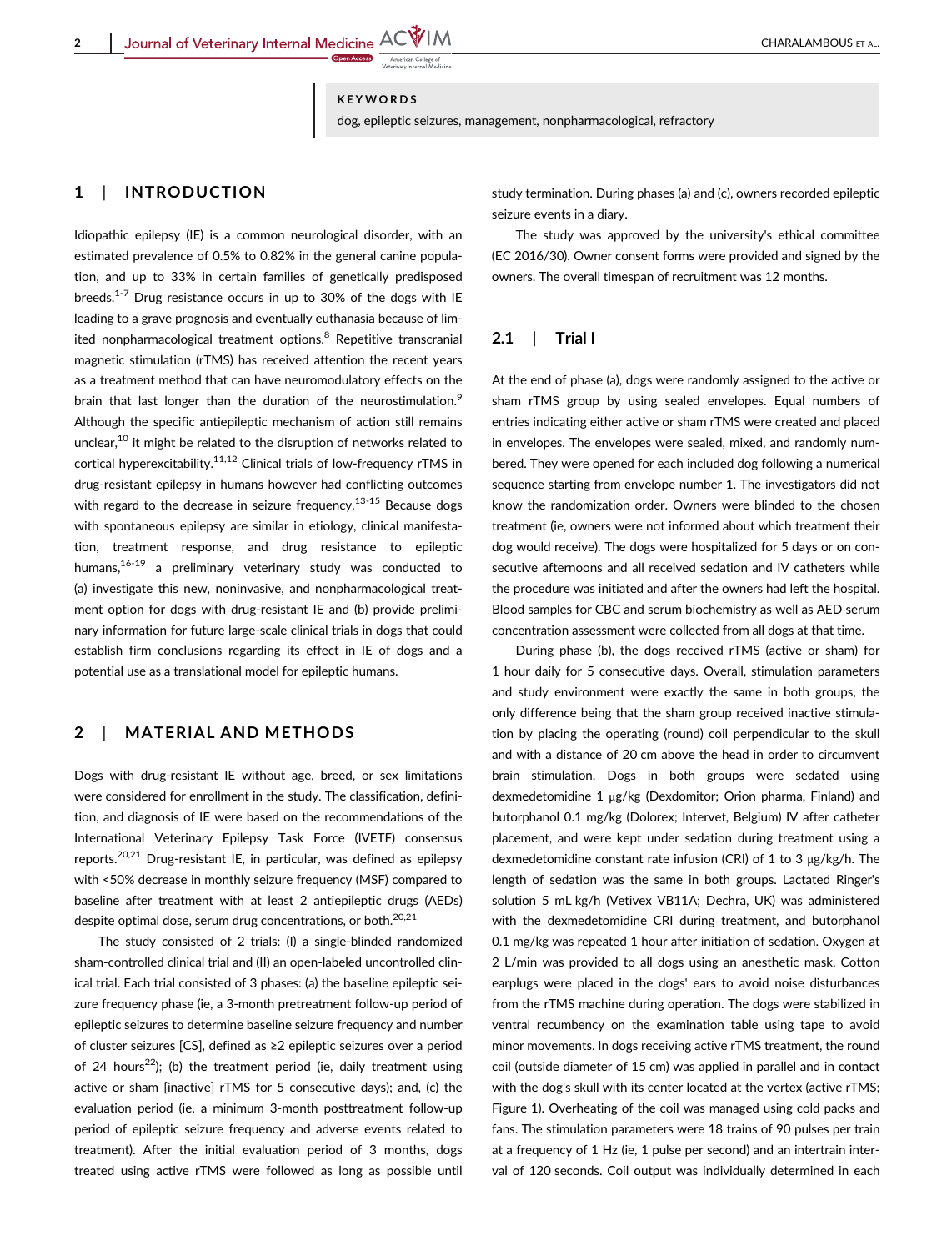patient and was chosen based on the motor cortex threshold.<sup>23</sup> Specifically, this threshold was defined as the minimal TMS intensity required to provoke at least 5 of 10 electromyographic responses (ie, compound muscle action potentials [CMAPs], with an amplitude of at least 50 μV, in a fully relaxed thoracic limb muscle [external carpi radialis]). The CMAPs were recorded not only to determine coil output in each patient but also to monitor stimulation of the motor cortex during rTMS treatment (active rTMS group).

During phase (c), all owners recorded epileptic seizure events in a diary and any potential adverse effects on a form. No AED dose changes were made in either group during the evaluation period. At the end of phase (c), the following variables were recorded for each dog: MSF, monthly seizure day frequency (MSDF), and monthly number of CS.24 The MSF before and after the treatment was calculated by counting the number of epileptic seizures per month. The MSDF before and after the treatment was calculated by counting the number of days with epileptic seizures per month. As such, the MSDF is less sensitive to bias caused by clusters with a high number of epileptic seizures. To determine the 3-month pretreatment or posttreatment results for each dog, the MSF, MSDF, and number of CS over a period of 3 months were added and divided by 3. These values thereafter were used to calculate and compare each group's pretreatment and posttreatment MSF, MSDF, and number of CS.

## 2.2 | Trial II

After the 3-month evaluation period of trial I, dogs from the trial I sham group were included in trial II to receive active rTMS. The effect of active rTMS on these dogs was assessed for an additional 3-month evaluation period. Owners were not blinded to the treatment in trial II. The procedure followed in each phase was the same as described earlier for the active rTMS group in trial I.



FIGURE 1 A dog in the active group under sedation during rTMS procedure. A round coil (outside diameter of 15 cm) is applied in parallel and in contact with the dog's skull with its center located at the vertex

# 2.3 | Statistical analysis

Statistical analysis was conducted using R version 3.5.2. Firstly, baseline values for MSF, MSDF, and number of CS of the sham (n = 5) and active rTMS (n = 7) group were compared using the Wilcoxon ranksum test. The Wilcoxon signed-rank test then was used to compare the outcomes (MSF, MSDF, or CS) within each group as well as between groups. Significance was set at  $P \le 0.05$ . The MSF ratio (proportion of monthly post-rTMS MSF to 3-month pre-rTMS MSF) was used to determine the duration of rTMS efficacy (if any) in each dog treated by active rTMS. The rTMS was considered effective if the MSF ratio remained <1.

### 3 | RESULTS

## 3.1 | Trial I

Dogs were randomized to receive either active ( $n = 7$ ) or sham ( $n = 5$ ) rTMS. The difference in the number of dogs recruited between the 2 groups was a consequence of the decision of 2 owners to withdraw from the study before their dogs could be included in the trial. At baseline, no significant differences were found between the 2 groups in terms of MSF ( $P = .8$ ), MSDF ( $P = .57$ ), number of CS ( $P = .78$ ), and general characteristics. Details of the baseline characteristics of all dogs in each group are provided in Table 1. It was possible to record CMAPs in all dogs stimulated by active rTMS, which successfully determined TMS coil output. Median TMS coil output was 70% (range, 70-80%) for the active group. Eleven of 12 dogs completed the entire protocol, whereas 1 dog (in the active group) was euthanized after 2 months in the evaluation period upon the owner's request for reasons unrelated to the trial or treatment. In the active group, significant differences were observed in MSF ( $P = .046$ ) and MSDF ( $P = .046$ ) but not in the number of CS ( $P = .58$ ) post-rTMS compared to pre-rTMS. In the sham group, no significant differences were observed in either MSF ( $P = .84$ ), MSDF ( $P = .29$ ), or number of CS ( $P = .12$ ) post-rTMS compared to pre-rTMS. These results are summarized in Table 2 and Figures 2 and 3. When comparing the 2 groups, no significant differences were found in MSF ( $P = .14$ ), MSDF  $(P = .25)$ , and number of CS  $(P = .61)$  post-rTMS. Based on the MSF ratio, the median rTMS effect lasted for 4 months (range, 2-10). Median follow-up of dogs treated with active rTMS from inclusion to termination of the study was 4 months (range, 2-12). In the active group, no adverse effects were related to the 5-day treatment of lowfrequency rTMS.

## 3.2 | Trial II

Dogs previously treated by sham stimulation ( $n = 5$ ) received active treatment. Median TMS coil output was 75% (range, 70-90%). No dogs were lost to follow-up. Significant differences were found in MSF ( $P = .03$ ) and MSDF ( $P = .008$ ) but not in number of CS ( $P = .12$ )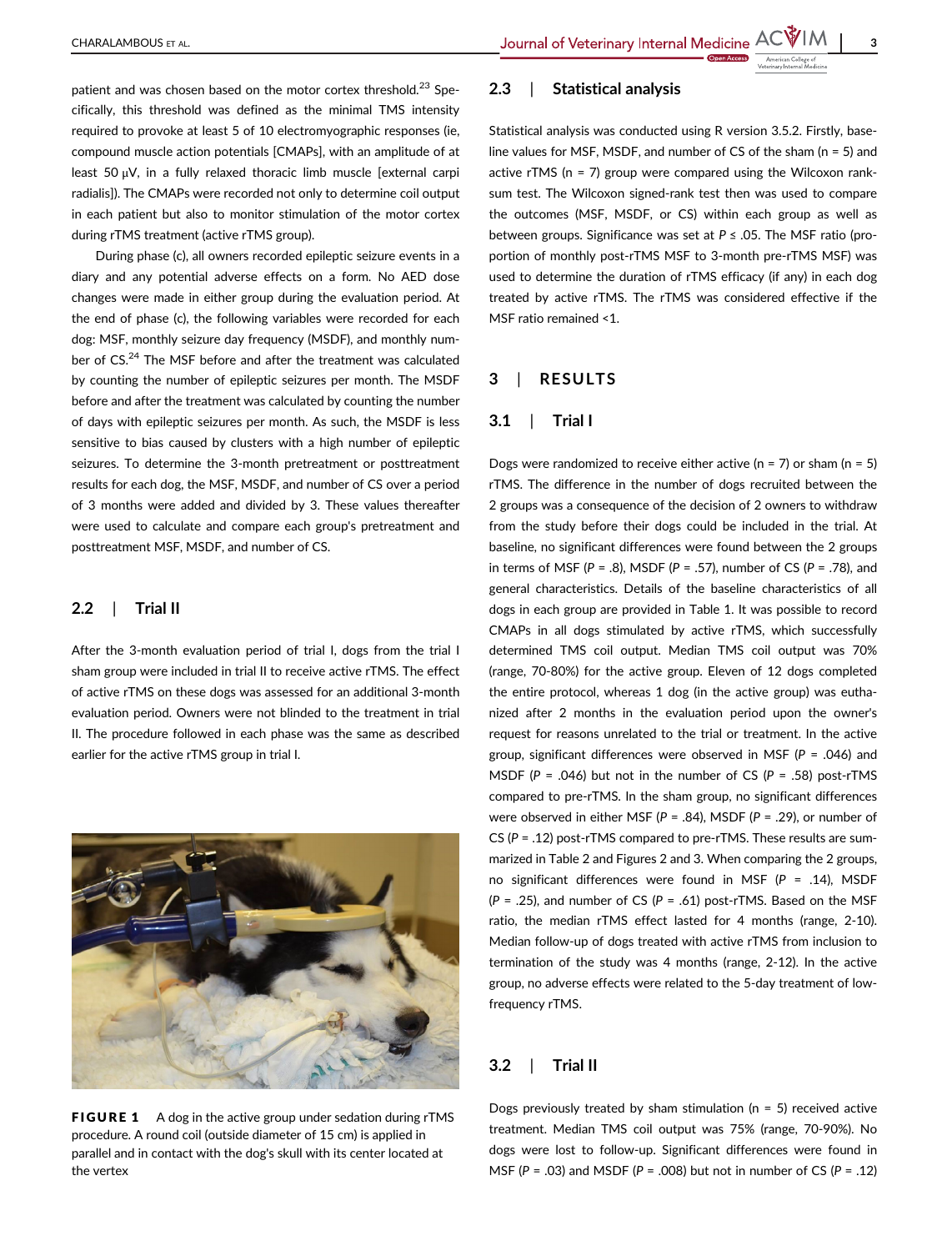4 Journal of Veterinary Internal Medicine  $ACV/M$ <br>
American Character of Accessor of Accessor of American Character of Accessor of Accessor of Accessor of Accessor of Accessor of Accessor of Accessor of Accessor of Accessor

| <b>Groups</b>                                                 | <b>Active rTMS</b>                                                                                                                                                      | Sham rTMS                                                                                                                                                               |
|---------------------------------------------------------------|-------------------------------------------------------------------------------------------------------------------------------------------------------------------------|-------------------------------------------------------------------------------------------------------------------------------------------------------------------------|
| Number of dogs                                                | 7                                                                                                                                                                       | 5                                                                                                                                                                       |
| <b>Breed</b>                                                  | Australian Shepherd, Border Collie, Cane<br>Corso, Golden Retriever, French Bulldog,<br>Jack Russell Terrier, Italian Spinone                                           | Beagle, Boston Terrier, Cane Corso, Golden<br>Retriever, American Staffordshire Terrier                                                                                 |
| Age                                                           | Median, 4.3 (range, 1.9-6.5 years)                                                                                                                                      | Median, 3.8 (range, 3.1-9 years)                                                                                                                                        |
| Sex/neuter status                                             | 4 intact male dogs (57%)<br>3 neutered female dogs (43%)                                                                                                                | 3 intact male dogs (60%)<br>2 neutered female dogs (40%)                                                                                                                |
| Type of epileptic seizures                                    | Generalized tonic-clonic (7 dogs, 100%)                                                                                                                                 | Generalized tonic-clonic (5 dogs, 100%)                                                                                                                                 |
| Tier classification                                           | Tier I (2 dogs, 28%) and tier II (5 dogs, 72%)                                                                                                                          | Tier I (1 dog, 20%) and tier II (4 dogs, 80%)                                                                                                                           |
| Chronic/maintenance antiepileptic drugs                       | Phenobarbital/potassium bromide<br>combination treatment (5 dogs, 70%) and<br>phenobarbital/potassium bromide/<br>levetiracetam combination treatment (2)<br>dogs, 30%) | Phenobarbital/potassium bromide<br>combination treatment (3 dogs, 60%) and<br>phenobarbital/potassium bromide/<br>levetiracetam combination treatment (2)<br>dogs, 40%) |
| Time period on multidrug treatment                            | Median, 18 (range, 10-28 months)                                                                                                                                        | Median, 20 (range, 7-25 months)                                                                                                                                         |
| Cluster epilepsy (before occurrence of<br>status epilepticus) | 12 dogs (60%)                                                                                                                                                           | 7 dogs (47%)                                                                                                                                                            |

TABLE 2 Details of the 3-month MSF, MSDF, and number of cluster seizures in each group pretreatment and posttreatment with a 5-day low-frequency rTMS

|                             |      | Trial I               |                     | Trial II                             |
|-----------------------------|------|-----------------------|---------------------|--------------------------------------|
|                             |      | Active rTMS $(n = 7)$ | Sham rTMS $(n = 5)$ | Active rTMS following sham $(n = 5)$ |
| MSF median (range)          | Pre  | $3.33(2.00-14.33)$    | 7.66 (2.00-8.33)    | $6.33(2.33-11.66)$                   |
|                             | Post | $2.00(.66 - 8.33)$    | $6.33(2.33-11.66)$  | $2.66(1.00-8.00)$                    |
| MSDF median                 | Pre  | $3.33(1.66 - 13.00)$  | $2.33(1.33 - 7.33)$ | $5.33(2.33-6.66)$                    |
| (range)                     | Post | $1.33(.66 - 8.00)$    | $5.33(2.33 - 6.66)$ | $2.33(.66 - 5.33)$                   |
| Number of CS median (range) | Pre  | $1.00$ (.00-7.00)     | $3.00(0.00-6.00)$   | $1.00(0.00 - 6.00)$                  |
|                             | Post | 1.00 (.00-3.00)       | $1.00$ (.00-6.00)   | $0.00$ (.00-6.00)                    |

Abbreviations: CS, cluster seizures; MSDF, monthly seizure day frequency; MSF, monthly seizure frequency; rTMS, repetitive transcranial magnetic stimulation.



FIGURE 2 Illustration of the 3-month pre-rTMS and post-rTMS MSF and MSDF for each dog in the active group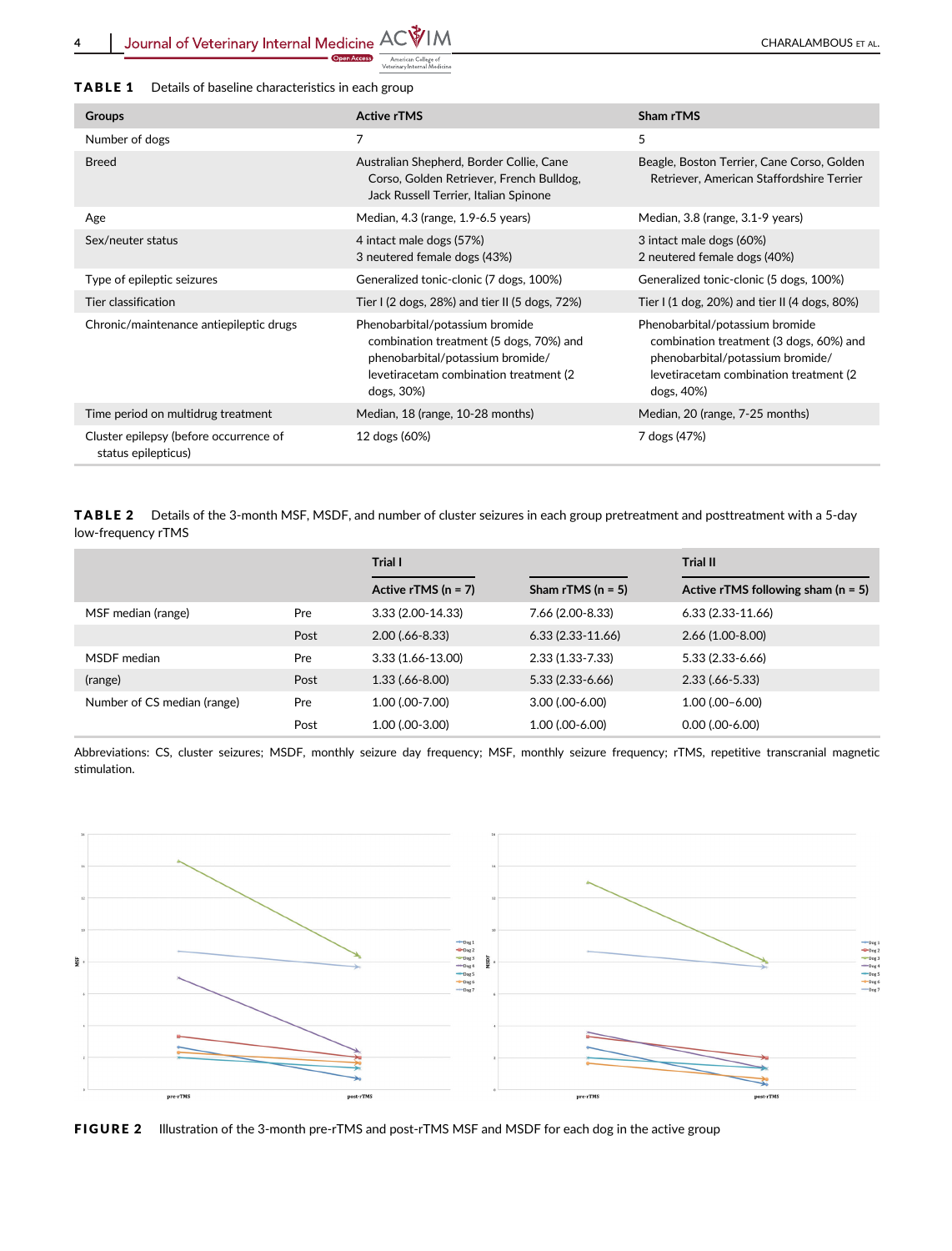

FIGURE 3 Illustration of the 3-month pre-rTMS and post-rTMS MSF and MSDF for each dog in the sham group

post-rTMS compared to pre-rTMS. No changes in AED treatment were made during the evaluation period. The results are summarized in Table 2. Based on the MSF ratio, the median rTMS effect lasted for 4 months (range, 2-6). Median follow-up of the dogs from inclusion in the active treatment group until termination of the study was 5 months (range, 3-6). No adverse effects related to the treatment were reported.

## 4 | DISCUSSION

We investigated a new noninvasive and safe neurostimulation technique as a potential treatment option, adjunctive to AEDs, for dogs with IE and obtained preliminary results from application of 5-day low-frequency rTMS on small number of dogs with drug-resistant IE. Our results provide an indication of the effect that can be expected and, as such, provide an ideal starting point to perform power calculations and design future, large-scale studies to further assess the role of this neurostimulation method in veterinary medicine.

The principle behind rTMS is Faraday's law of electromagnetic induction.25-27 More precisely, short alternating electrical currents pass through a stimulation coil, which generates a secondary alternating magnetic field parallel and in the opposite direction to the primary electrical current. This field, when perpendicularly orientated to the head, can bypass the scalp and reach the cerebrospinal fluid and brain, unhindered by the skull and soft tissues. The magnetic field induces a secondary electrical current, which modulates the cortical neurons and produces the desirable neurobiological effects.<sup>28</sup>

The effects of rTMS are dependent on the frequency and pattern of the stimuli. Alterations in the stimulation parameters (ie, number of trains, number of pulses per train, TMS frequency, and intensity and duration of treatment) might affect specific neuronal cells, which could lead to selective cortical modulation adjusted for the specific disorder targeted. $29$  However, no consensus currently exists on the optimal stimulation parameters for specific diseases, such as epilepsy.<sup>10</sup> Cortical excitability can be increased or decreased using highfrequency (>1 Hz) and low-frequency (≤1 Hz) neurostimulation,

respectively, which likely is caused by the potential induction of long-term potentiation and depressive mechanisms, respectively.<sup>30</sup> Although there is an overall agreement that low-frequency rTMS supresses epileptic discharges and leads to a decrease in seizure frequency,  $31-33$  the remaining stimulation parameters are quite variable in trials of human patients.<sup>10</sup> With regard to the pulses, more pulses per rTMS session were associated with higher efficacy.<sup>34</sup> As far as the duration of treatment is concerned, rTMS has an effect that outlasts the duration of the treatment, which can be attributed to consecutive sessions.<sup>14,35,36</sup> In 1 study, neuroplastic long-lasting changes were observed when at least 2 rTMS sessions were administered within 24 hours, but not when administered 1 week apart.<sup>35</sup> In addition, the effects of low-frequency rTMS on cortical excitability were dependent on the intensity used.<sup>37</sup> In 1 study, high rTMS intensity (90%) was found to be superior and significantly decreased seizure frequency, compared to low-intensity rTMS  $(20\%)$ <sup>38</sup> whereas another study found good antiepileptic rTMS effect with relatively high intensity (70%). $14$  In our study, 1-week (5 consecutive days), low-frequency (1 Hz), high-intensity (≥70%) rTMS with a high total number of pulses (1620 pulses) showed potentially promising results with regard to the efficacy and safety of this technique in dogs. The stimulation parameters used significantly decreased in MSF and MSDF, but not the number of CS post-rTMS compared to pre-rTMS, within the active rTMS group, which implied that the overall number and days of epileptic seizure events were decreased, but the number of CS events was not significantly affected.

Finally, different coil types can achieve different effects with respect to depth and focal distribution.<sup>39</sup> The 8-shaped coil provides more focal whereas the round coil provides more widespread currents on the cortical surface.<sup>10</sup> Also, vertex stimulation might lead to downregulation of excitability within the entire epileptic network, and, thus, it is likely to provide good outcome in patients with generalized epilepsy.34,40-42 In our study, because the epileptogenic zone responsible for generating the epileptic seizures was not identified and our patients suffered from generalized IE rather than a focal epileptogenic lesion, a round coil was used over the vertex to globally stimulate the cortex.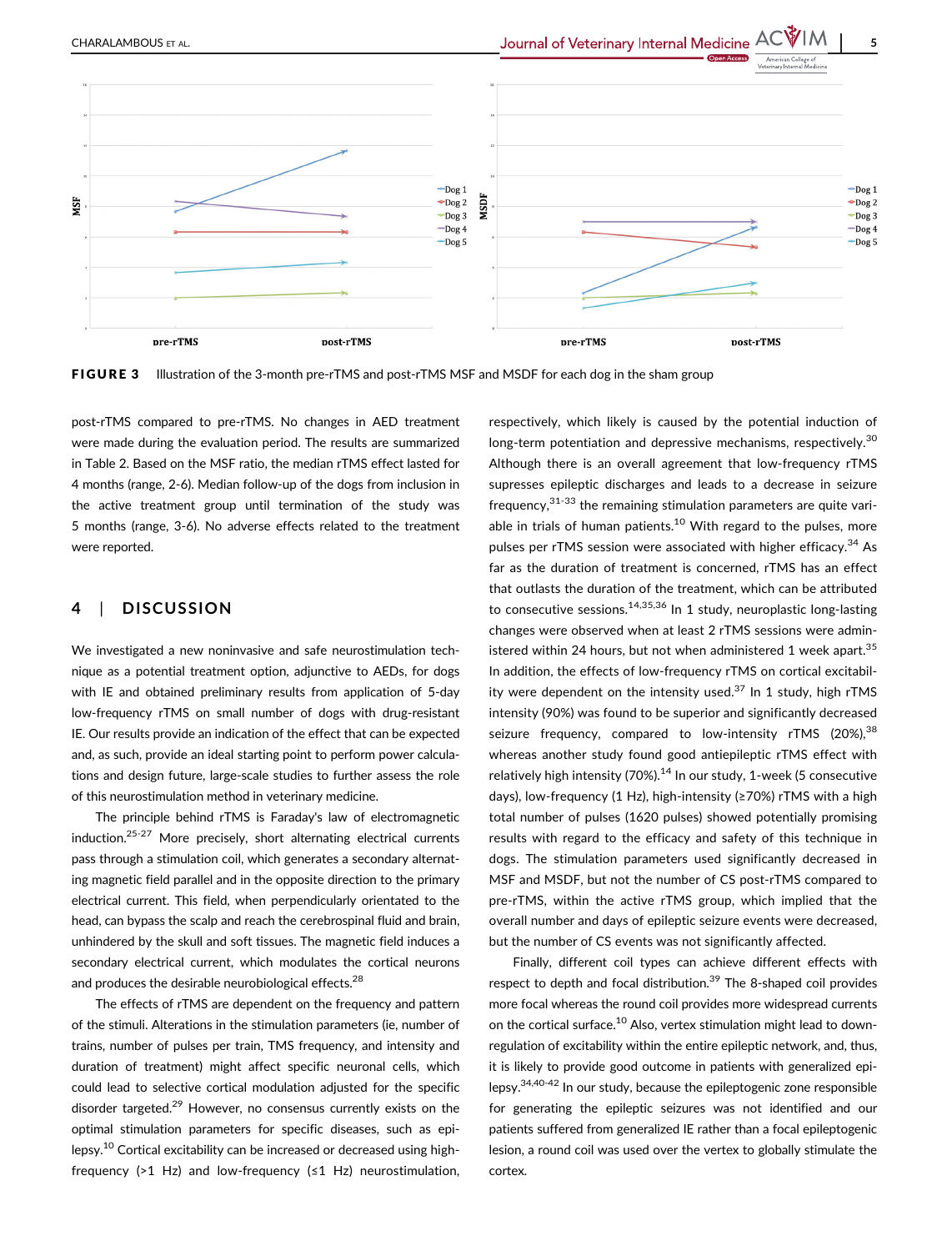Although our results highlighted the promising potential and importance of investigating this new noninvasive neurostimulation technique as a treatment option for dogs with drug-resistant IE, our study had some limitations that preclude definitive conclusions. Specifically, the low number of included subjects does not allow strong evidence-based conclusions about the technique's efficacy. In addition, the results derived from trial II, although positive, have high risk of bias because trial II was an open-label nonrandomized uncontrolled clinical trial. However, our study provides new insight into the nonpharmacological treatment of drug-resistant IE in dogs and encourages further evaluation of rTMS in future large-scale veterinary studies.

# 5 | CONCLUSION

We presented preliminary evidence on the potential antiepileptic effect of rTMS in epileptic dogs that received active stimulation because such an effect was not shown in dogs that received sham rTMS, although the small study population did not allow sufficiently powered results to detect a statistical difference between the groups. Evidence also was provided to support the safety profile of this technique in dogs. Because the stimulation parameters used are critical for the extent and duration of antiepileptic effect, altering and optimizing the stimulation protocols on an individual basis might lead to longer lasting effects. Large-scale trials in epileptic dogs evaluating this noninvasive neurostimulation technique and optimizing the stimulation protocols should be performed to substantiate our results and provide definitive conclusions with respect to the efficacy or rTMS in dogs with drug-resistant IE.

#### ACKNOWLEDGMENTS

No funding was received for this study. The authors thank all the participating owners, veterinarians, nurses, technicians and veterinary students who helped with the study.

#### CONFLICT OF INTEREST DECLARATION

Authors declare no conflict of interest.

#### OFF-LABEL ANTIMICROBIAL DECLARATION

Authors declare no off-label use of antimicrobials.

## INSTITUTIONAL ANIMAL CARE AND USE COMMITTEE (IACUC) OR OTHER APPROVAL

Approved by Ghent University ethical committee, approval number EC 2016-130.

#### HUMAN ETHICS APPROVAL DECLARATION

Authors declare human ethics approval was not needed for this study.

#### ORCID

Marios Charalambous <https://orcid.org/0000-0002-6964-6307> Bart J. G. Broeckx **b** <https://orcid.org/0000-0001-6742-3911>

#### **REFERENCES**

- 1. Ekenstedt KJ, Oberbauer AM. Inherited epilepsy in dogs. Top Companion Anim Med. 2013;28:51-58.
- 2. Kearsley-Fleet L, O'Neill DG, Volk HA, et al. Prevalence and risk factors for canine epilepsy of unknown origin in the UK. Vet Rec. 2013; 172:338.
- 3. Bellumori TP, Famula TR, Bannasch DL, Belanger JM, Oberbauer AM. Prevalence of inherited disorders among mixed-breed and purebred dogs: 27,254 cases (1995-2010). J Am Vet Med Assoc. 2013;242: 1549-1555.
- 4. Fluehmann G, Doherr MG, Jaggy A. Canine neurological diseases in a referral hospital population between 1989 and 2000 in Switzerland. J Small Anim Pract. 2006;47:582-587.
- 5. Podell M, Fenner WR, Powers JD. Seizure classification in dogs from a nonreferral-based population. J Am Vet Med Assoc. 1995;206:1721- 1728.
- 6. Heske L, Nodtvedt A, Jaderlund KH, et al. A cohort study of epilepsy among 665,000 insured dogs: incidence, mortality and survival after diagnosis. Vet J. 2014;202:471-476.
- 7. Erlen A, Potschka H, Volk HA, Sauter-Louis C, O'Neill DG. Seizure occurrence in dogs under primary veterinary care in the UK: prevalence and risk factors. J Vet Intern Med. 2018;32:1665-1676.
- 8. Trepanier LA, Van Schoick A, Schwark WS, et al. Therapeutic serum drug concentrations in epileptic dogs treated with potassium bromide alone or in combination with other anticonvulsants: 122 cases (1992-1996). J Am Vet Med Assoc. 1998;213:1449-1453.
- 9. Rossini PM, Rossi S. Transcranial magnetic stimulation: diagnostic, therapeutic, and research potential. Neurology. 2007;68:484-488.
- 10. Carrette S, Boon P, Dekeyser C, et al. Repetitive transcranial magnetic stimulation for the treatment of refractory epilepsy. Expert Rev Neurother. 2016;16:1093-1110.
- 11. Badawy RA, Freestone DR, Lai A, et al. Epilepsy: ever-changing states of cortical excitability. Neuroscience. 2012;222:89-99.
- 12. Kramer MA, Cash SS. Epilepsy as a disorder of cortical network organization. Neuroscientist. 2012;18:360-372.
- 13. Cantello R, Rossi S, Varrasi C, et al. Slow repetitive TMS for drugresistant epilepsy: clinical and EEG findings of a placebo-controlled trial. Epilepsia. 2007;48:366-374.
- 14. Fregni F, Otachi PT, Do Valle A, et al. A randomized clinical trial of repetitive transcranial magnetic stimulation in patients with refractory epilepsy. Ann Neurol. 2006;60:447-455.
- 15. Theodore WH, Hunter K, Chen R, et al. Transcranial magnetic stimulation for the treatment of seizures: a controlled study. Neurology. 2002;59:560-562.
- 16. Patterson EE. Canine epilepsy: an underutilized model. ILAR J. 2014; 55:182-186.
- 17. Potschka H, Fischer A, von Ruden EL, et al. Canine epilepsy as a translational model? Epilepsia. 2013;54:571-579.
- 18. Leppik IE, Patterson EN, Coles LD, Craft EM, Cloyd JC. Canine status epilepticus: a translational platform for human therapeutic trials. Epilepsia. 2011;52(Suppl 8):31-34.
- 19. Potschka H. Animal models of drug-resistant epilepsy. Epileptic Disord. 2012;14:226-234.
- 20. Potschka H, Fischer A, Loscher W, et al. International veterinary epilepsy task force consensus proposal: outcome of therapeutic interventions in canine and feline epilepsy. BMC Vet Res. 2015; 11:177.
- 21. De Risio L, Bhatti S, Munana K, et al. International veterinary epilepsy task force consensus proposal: diagnostic approach to epilepsy in dogs. BMC Vet Res. 2015;11:148.
- 22. Berendt M, Farquhar RG, Mandigers PJ, et al. International veterinary epilepsy task force consensus report on epilepsy definition, classification and terminology in companion animals. BMC Vet Res. 2015; 11:182.